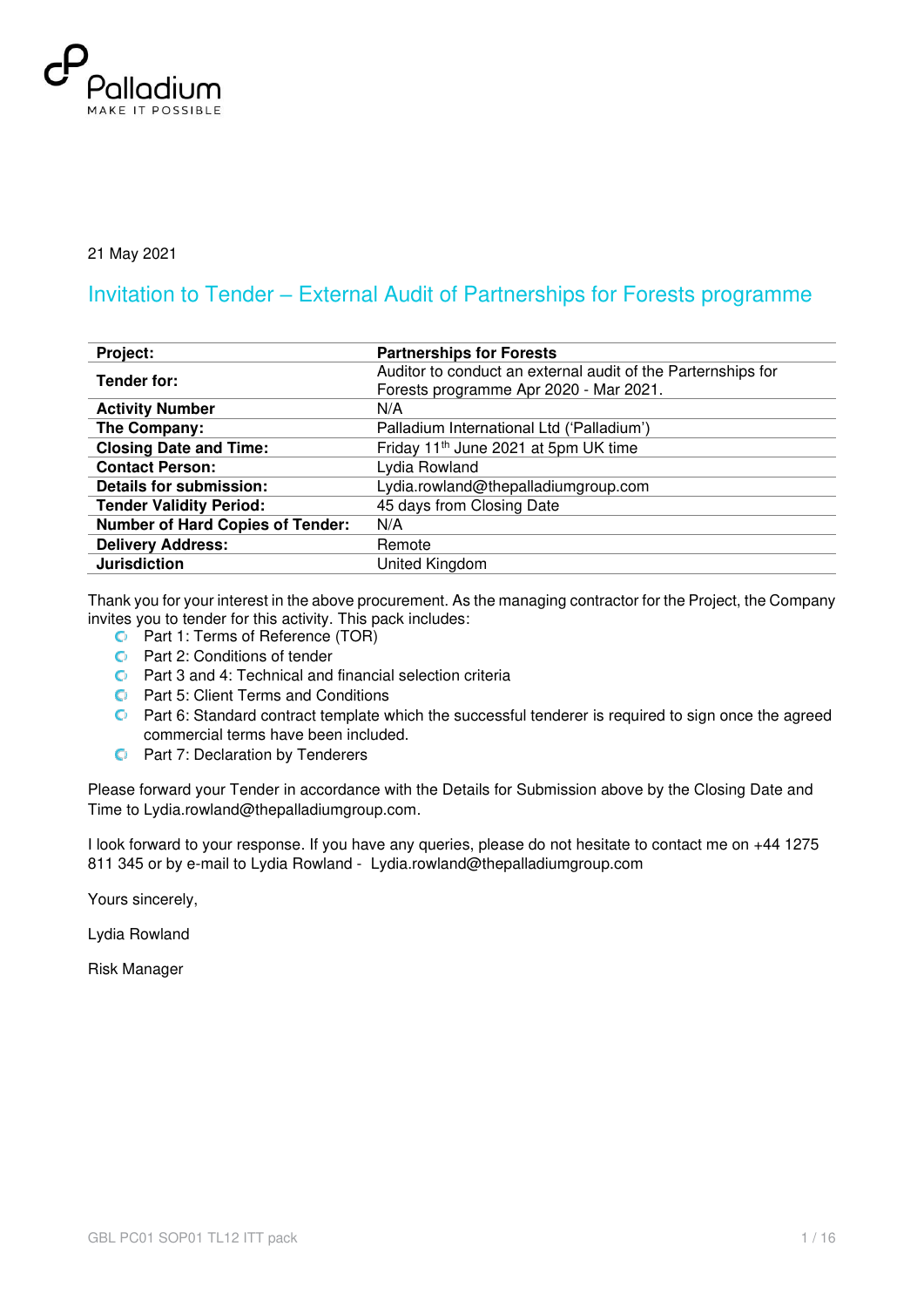## Part 1 – Terms of reference

#### 1. Background

Partnerships for Forests ("P4F"), Contract No. 7044 Investment in Forests and Sustainable Land Use, is funded by the Foreign, Commonwealth and Development Office ("FCDO") and managed by Palladium International Ltd ("the Company"). The objective of the audit is to conduct an independent annual programme financial audit of P4F from 1 April 2020 to 31 March 2021 and determine the activity is in accordance with the contractual requirements for the Partnerships for Forests program.

The audit is not designed to ascertain program effectiveness in either the Company or FCDO. The audit operations are restricted to reviewing the systems and application of procedures of the Company and the implementing consortium partner.

The programme has the broad aim of catalysing increased private investment in sustainable forestry and "reduced-deforestation" agriculture. It works to support a transformation to sustainability in markets for commodities associated with deforestation, including timber, palm oil, soya, beef and paper. It supports a set of innovative public-private partnerships which demonstrate how the private sector can contribute to a reduction in the rates of deforestation, as well as a range of related enabling activities to address barriers to investment.

The contract has an upper limit value of GBP 119,932,978.00 of which GBP 64,049,988 is for fees and expenses and GBP 55,882,990 being the fund available for project financing. The contract has a start date of 16 November 2016 and is due to finish by 16 November 2023. The project is substantially delivered through a key contractor: SYSTEMIQ. In addition to the PMO in Bristol, there are also project delivery offices in Accra, Addis Ababa, Jakarta, Sao Paulo and Bogota.

#### 2. Objectives of the assignment

The objective of the audit is to conduct an independent annual programme financial audit of P4F from 1 April 2020 to 31 March 2021 and determine the activity is in accordance with the contractual requirements for the Partnerships for Forests program.

This exercise is required to give full and satisfactory audit discharge to the project expenditure from 1 April 2020 to 31 March 2021.

#### 3. Scope of the assignment

The audit will be carried out in accordance with international standards of auditing. It will include such tests and controls as the auditor considers necessary. All tests and controls must be undertaken remotely, given current Covid-19 restrictions. The auditor must provide a satisfactory overview of how any risks associated with remote tests and controls will be mitigated. Representative sampling from electronic copies may be used as the auditor considers necessary. Specific focus will be to establish:

- $\mathbf{C}$ That funds have been recorded and funds have been expended in accordance with the terms and conditions of the contract;
- That goods and services have been procured in accordance with the guidelines included in the  $\mathbf{C}$ contract;
- $\mathbf{C}$ That necessary supporting documents, records and accounts have been kept in respect of programme expenditure;
- $\mathbf{C}$ That the P4F office asset registers have been kept in respect of FCDO-funded assets, verifying the physical existence of FCDO-funded project assets using photos / videos as needed, and that the information listed on the relevant asset register is up to date;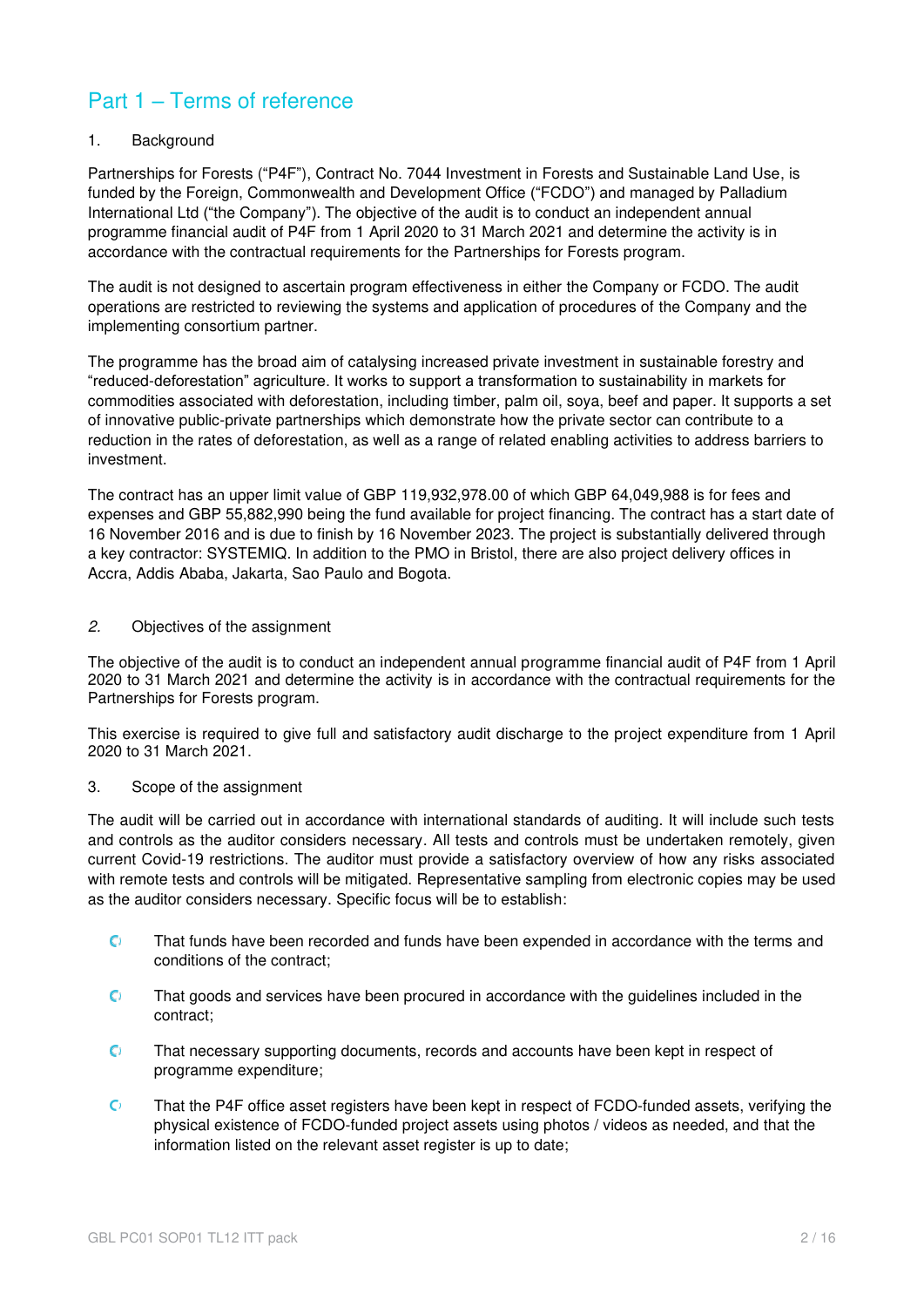- Whether the Company has in place sufficient safeguards to protect against harm and unethical  $\mathbf{C}$ conduct;
- C) Whether the systems, procedures and controls, contractual or otherwise, adopted by P4F are efficient, effective and transparent;
- Whether these systems, procedures and controls enable P4F to discharge its contractual C) obligations to FCDO, including its financial and project management obligations;
- $\mathsf{C}^{\mathsf{I}}$ Whether improvements to P4F systems, procedures and controls can be made as a result of the findings of this audit.

Deliverables:

- $\mathbf{C}$ Audited financial report (hard and soft copies) for the period noted.
- $\mathbf{C}$ A management letter, which should highlight observed weaknesses in the system of internal controls, the impact on the delivery of Project objectives and the recommendations for managing the identified issues over the life of the programme.
- $\mathbf{C}^{\dagger}$ A statement of compliance with FCDO terms and conditions as contained in the Company's contract.
- $\mathbf{C}$ A verification report on program funded assets.

Specification of service provider:

The Auditor is required to meet the following minimum specifications:

- C) The Auditor will have a physical presence (i.e. A functioning commercial office) in one or more of the countries in which P4F operates outside of the United Kingdom
- $\mathbf{C}$ The Auditor will have sufficient staff capacity to be able to conduct a remote audit assignment between June - August 2021.
- $\mathsf{C}^{\mathsf{r}}$ The Auditor will have adequate technical and operational systems to conduct the audit remotely and will be able to provide evidence of having done so previously.

In addition, the Auditor is required to meet one of the following minimum specifications:

- $\mathsf{C}^{\mathsf{r}}$ The Auditor is a member of a national accounting or auditing body or institution which in turn is a member of the International Federation of Accountants (IFAC)
- The Auditor is a member of a national accounting or auditing body or institution. Although this  $\mathbf{C}$ organisation is not a member of the IFAC, the Auditor commits him / herself to undertake this engagement in accordance with the IFAC standards and ethics.
- 4. Duration and phasing

As the audit will be run remotely, the remote 'fieldwork' is expected to run for 15 business days commencing from 19th July 2021, during which time, access to soft copies of all necessary documentation will be made available. The audit firm is expected to submit first draft of report by 13<sup>th</sup> August 2021 and the final report no later than 27<sup>th</sup> August 2021.

#### 5. Financial component

Please refer to Part 5 for details relating to preparation of the financial submission.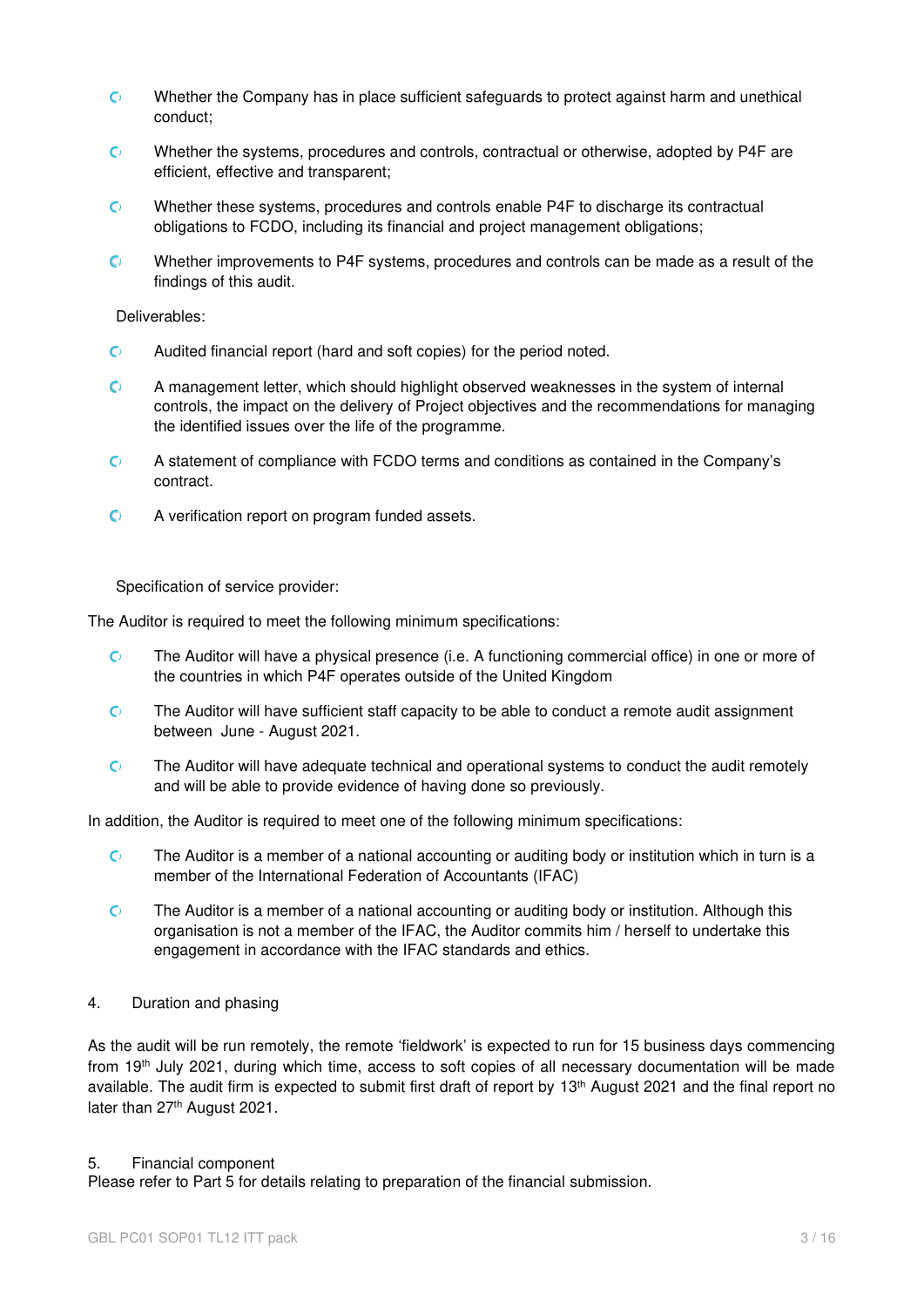6. Responsibilities of the Company

To be available, to a reasonable extent, to the Auditor during the preparatory phase of the engagement, including making available all documents, templates, policies and procedures necessary for conducting the Audit.

To provide information on the context and nature of the programme and terms and conditions of the Company's contract and contractual obligations. To confirm that the Auditor is aware and compliant with all terms and conditions of the contract and briefing documents.

- 7. Contractor responsibilities
	- **C** To be prepared to sign the Standard Contract Terms.
	- To have in place insurance policies covering Professional Indemnity and Public Liability.
	- $\bullet$  To have any relevant registrations (including tax registrations) in the activity Jurisdiction.

To hold any regulatory permits or approvals required to provide the services, either as an individual or through a registered entity.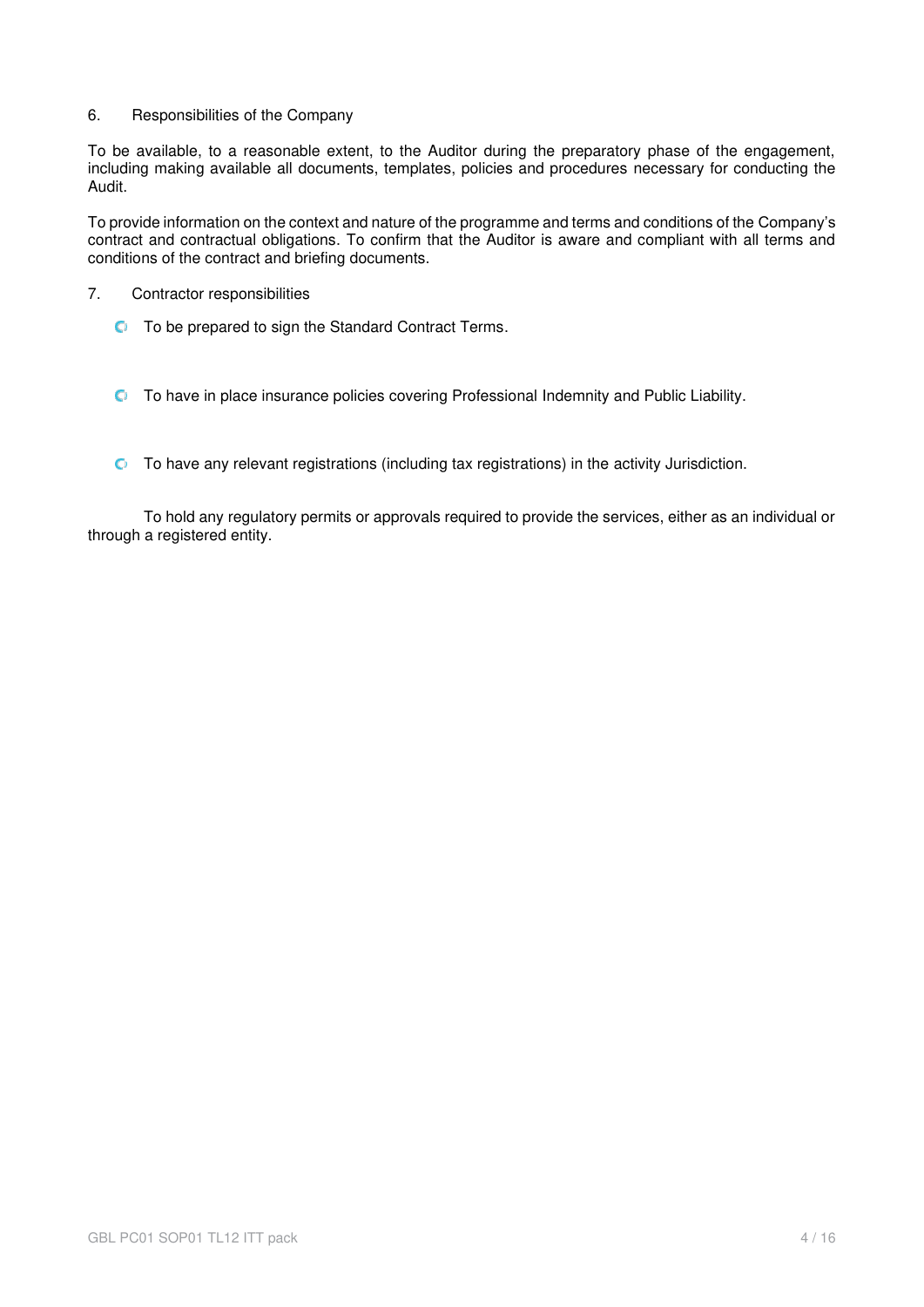## Part 2 – Conditions of tender

# **1. 1.** Tender content **1.1.** The tender must

- The tender must contain the following:
	- 1.1.1 a cover letter (no longer than 1 page) to the tender for the activity (specify the Activity number), including the signed declaration contained in Part 7;
		- 1.1.2 a technical submission (in the form detailed in Part 3);
		- 1.1.3 a financial submission (in the form detailed in Part 4).
- 1.2. Every Tender needs to state in the submission:
	- 1.2.1 in the case of an individual, full or given names, surname and address;
	- 1.2.2 in the case of a trust, the full names and addresses of each trustee of the trust;
	- 1.2.3 in the case of a company, NGO or other registered entity, the full name of the entity, the address of the registered office of the entity, the relevant registration number and a copy of the certificate of registration; and
	- 1.2.4 If relevant, a list (including CVs if requested) of all the nominated personnel expected to contribute to the performance of the TOR, including their names, surnames, title of their position and their proposed level of effort.
- 1.3. Tenders are to be written in English, Arial font 12<br>1.4. The Tenderer' (where capitalised) means the per-
- 'The Tenderer' (where capitalised) means the person or organisation to whom this invitation has been sent, the person or organisation responding to this invitation (as applicable). Depending on the context, an uncapitalised version of 'tenderer' may also refer to the Tenderer.

#### **2. Tender Assessment Process**

- 2.1. Tenders must comply with the requirements of the TOR. Failure to submit a Tender including the information required by the TOR (or this Tender generally) will factor into The Company's assessment of the level of compliance of the Tender and may result in rejection of the Tender.
- 2.2. The Company will evaluate Tenders on the following basis:
	- 2.2.1 a technical assessment;
		- 2.2.2 a financial assessment;
	- 2.2.3 any other factors which may impact on the Tenderer's potential performance.
- 2.3. The Company reserves the right:
	- 2.3.1 to accept or reject any tender, and to annul the tendering process thereby rejecting all tenders, at any time prior to the award of contract at its sole discretion;
	- 2.3.2 to cancel or vary the Invitation to Tender process at any time whether before or after the closing date;
	- 2.3.3 to reject any tender that does not adhere to the structure and content requirements as outlined in these Terms and Conditions;
	- 2.3.4 to recall tenders from any source including those tenderers who have already submitted tenders, without thereby incurring any liability to the affected Tenderer or Tenderers or any obligation to inform the affected Tenderer or Tenderers of the grounds for this action;
	- 2.3.5 to accept Tenders for the whole or any part of the requirement;
	- 2.3.6 to require that tenderers submit to the Company's Due Diligence process prior to or after the submission of Tenders; and
	- 2.3.7 to negotiate with the most favourable tenderer should it be deemed that the offered prices are unreasonable or greater than the targets set in the planning process.
- 2.4. The Company shall not be bound by any advice given or information furnished by it.<br>2.5. The conduct of this Invitation to Tender is not intended to give rise to any legal or equ
- The conduct of this Invitation to Tender is not intended to give rise to any legal or equitable relationship.
- 2.6. Any inducements and rewards intended to influence the outcome of the Tendering process will result in Tenderer's immediate suspension from the process.
- 2.7. Your Tender will be valid for the Tender Validity Period specified on p.1.

### **3. Technical Assessment**

- 3.1. The Technical Assessment will be undertaken by an internal procurement committee.<br>3.2. The Company may specify weighting for assessment criteria in Part 4.
- The Company may specify weighting for assessment criteria in Part 4.

### **4. Financial Assessment**

- 4.1. Following consideration of the technical merit of Tenders, a like-for-like price assessment may be undertaken by The Company of the Tenders assessed as technically suitable.
- 4.2. Tenderers should note that financial submissions for those Tenders assessed by the Procurement Committee as not technically acceptable will not be subject to financial assessment.
- 4.3. Unless otherwise specifically stated, prices quoted must be provided as a fixed maximum price and show the tax exclusive price, the tax component and the tax inclusive price.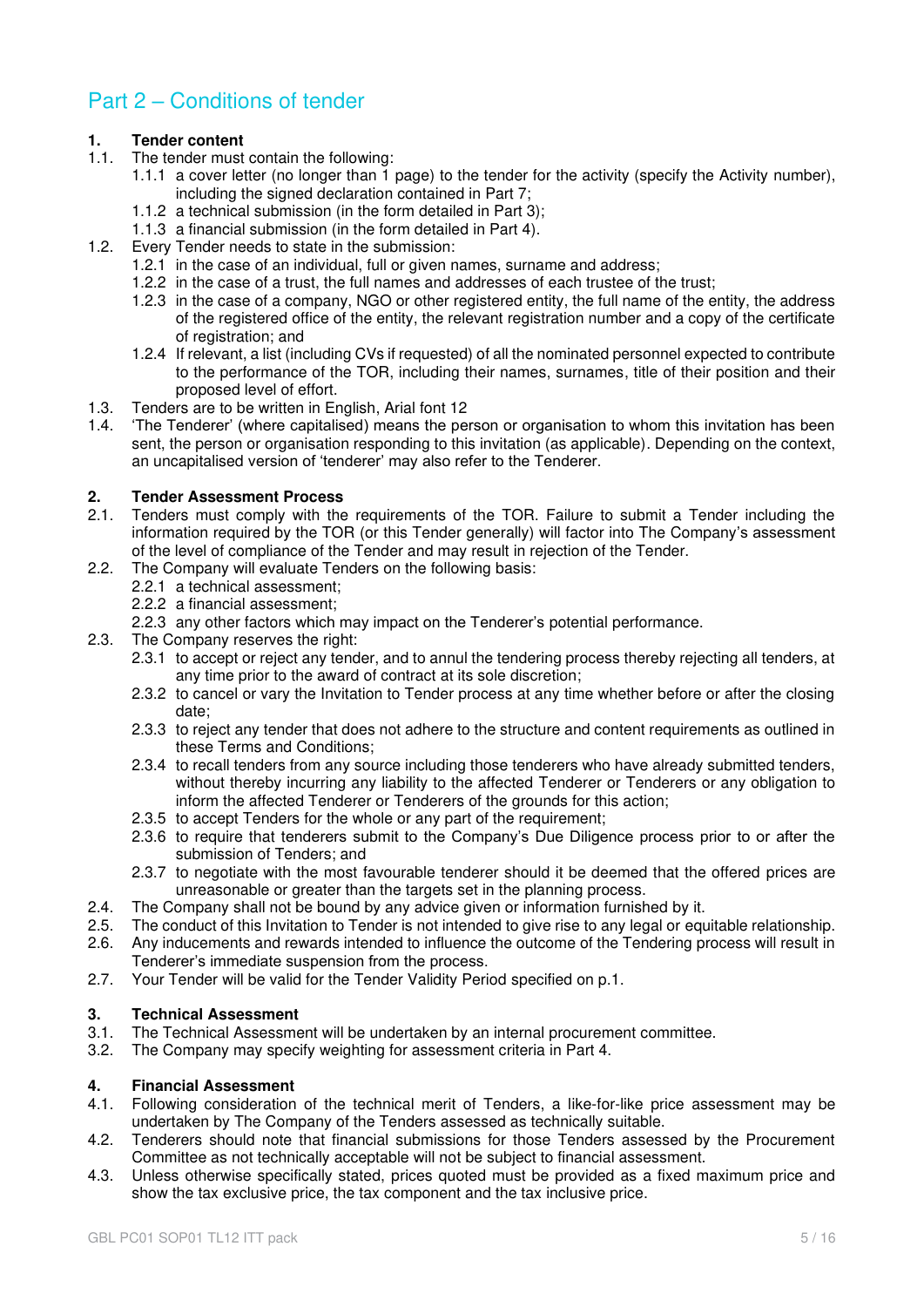- 4.4. The contract price, which must include any and all other charges and costs, will be the maximum price payable by the Company for the Goods and/or Services.
- 4.5. Additionally, if requested by the Company, potential suppliers must be able to demonstrate their financial stability and ability to remain viable as a provider of the Goods and/or Services over the term of any agreement.
- 4.6. If requested by the Company, the potential supplier must promptly provide the Company with such information or documentation as the Company reasonably requires in order to evaluate the potential supplier's financial stability.

#### **5. Acceptance of Tenders**

- 5.1. The Company is not bound or required to accept the lowest priced Tender or any Tender.
- 5.2. A Tender will not be deemed to be accepted unless and until a Contract in the form listed in Part 7 is signed by the Company and the Tenderer (with the agreed commercial terms included).
- 5.3. The Company reserves the right to enter into negotiation with any other tenderer if contract negotiations cannot be concluded with the preferred Tenderer.

# **6.** Alternative Tenders<br>**6.1.** The Company reserve

The Company reserves the right to accept and consider alternative Tenders providing they: 6.1.1 are submitted with a compliant Tender;

6.1.2 clearly identify the differences and improvements offered.

# **7. Non-Compliant Tenders**<br>**7.1.** Tenders will be regarded

- Tenders will be regarded as non-compliant if they do not comply with any part of the requirements of this Invitation to Tender.
- 7.2. The Company may, however, in its absolute discretion evaluate any non-compliant Tender.

# **8. Lodgement of Tenders**<br>**8.1.** It is the responsibility of

- It is the responsibility of the Tenderer to ensure that the Tender is received by the Company by the closing date and time prescribed in this Invitation to Tender. A Tender lodged after the closing date is a late Tender.
- 8.2. A late Tender will normally not be considered unless it can be demonstrated by the Tenderer that the Tender would have arrived at the tender point by the required date and time as prescribed in this Invitation to Tender but, for reasons proven by the Tenderer, it did not. The Company may allow a late Tender to be assessed at its absolute discretion.
- 8.3. The Company will not consider or entertain any queries about a decision to assess or reject a late Tender.

# **9.1. Tenderer Costs**<br>**9.1. Tenderers are re**

- Tenderers are responsible at their own cost to:
	- 9.1.1 make all arrangements and obtain and consider all information relating to the TOR;
	- 9.1.2 prepare, deliver and lodge their tender;
	- 9.1.3 deal with any issues, including disputes, that may arise out of the tendering process.

#### **10. Confidentiality**

- 10.1. The Tenderer acknowledges that in the course of this Tender, it may become acquainted with or have access to the Company's Confidential Information (including the existence and terms of this Tender and the TOR). It agrees to maintain the confidence of the Confidential Information and to prevent its unauthorised disclosure to any other person.
- 10.2. The Tenderer will not disclose or use any Confidential Information except to the extent that such disclosure or use:
	- 10.2.1 is strictly necessary for submitting the Tender;
	- 10.2.2 is required by relevant laws;
	- 10.2.3 is authorised by prior written approval from the Company; or
	- 10.2.4 occurs after the Confidential Information already is or comes into the Tenderer's possession (or in the public domain) otherwise than pursuant to this Tender, pursuant to a separate confidentiality undertaking by the Tenderer or a third parties' (or that parties') unauthorised disclosure.
	- 10.2.5 If the Tenderer is required to disclose Confidential Information due to a relevant law or legal proceedings, it will provide reasonable notice of such disclosure to the Company.
	- 10.2.6 The parties agree that this obligation applies during the Tender and after the completion of the process.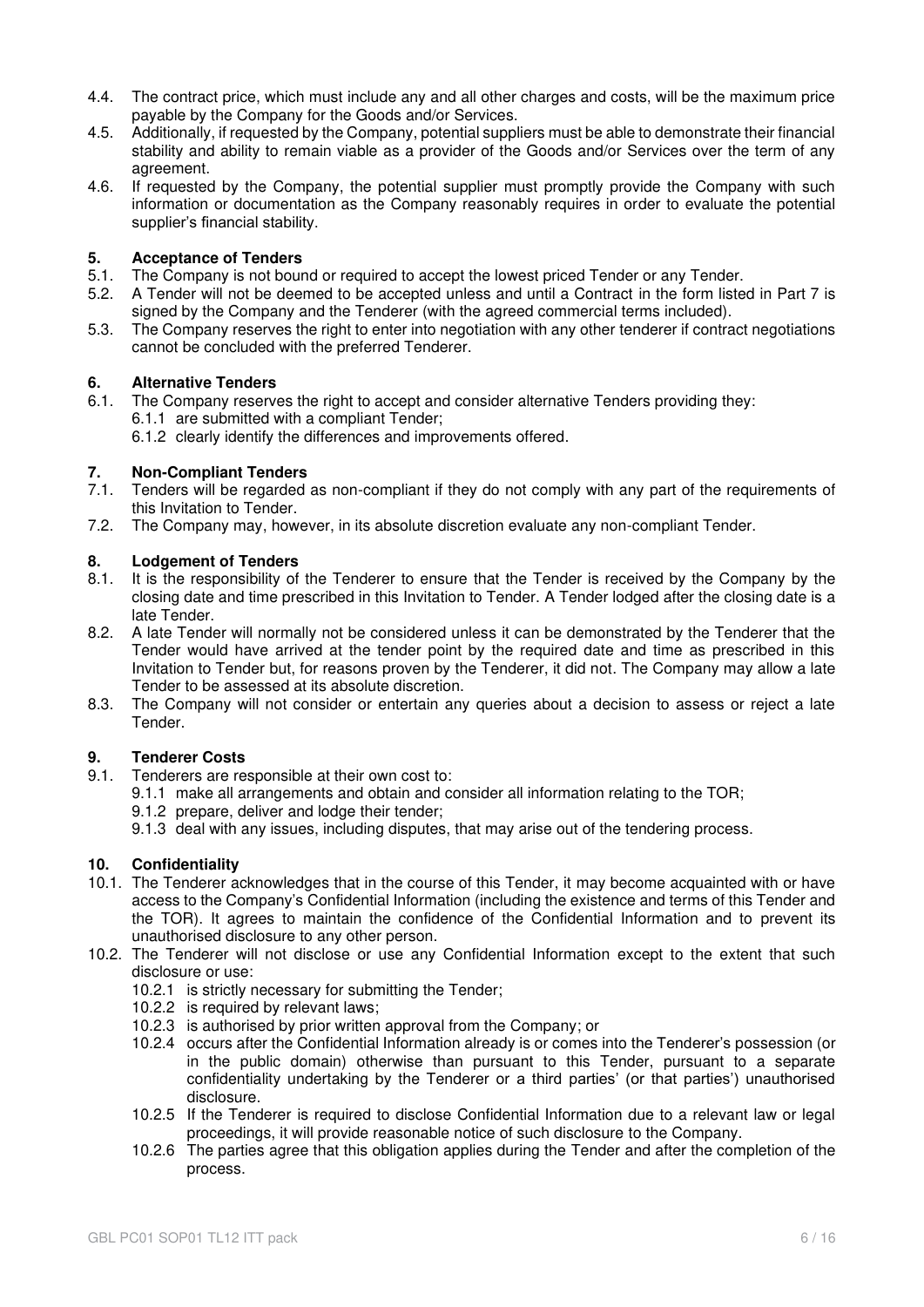#### **11. Request for Information**

11.1. Any prospective tenderer may within a reasonable time before the closing date request information on any point of clarification in this Tender. The information requested shall be given in writing by the Company as soon as practicable. Where in the opinion of the Company the information could have an effect on other tenderers, that information may at the Company's sole discretion be given in writing to all known prospective tenderers.

#### **12. Business Partner Code of Conduct**

12.1. Tenderers shall comply with the Company's Business Partner Code of Conduct in the submission of any tenders. The Code is currently available at thepalladiumgroup.com/policies.

#### **13. Unsuccessful Tenders**

13.1. Unsuccessful Tenders will be notified in writing and shall be entitled to feedback regarding their tender.

#### **14. Tenderer Acceptance of Conditions**

14.1. A Tender lodged in response to this Invitation to Tender does so with agreement to these Conditions of Tender unless any departures from these Conditions are detailed in the cover letter of the submission. The Company reserves the right to reject any departure from these Conditions of Tender, and thereby determine that the tender submission is non-conforming for that reason.

#### **15. Conflict of Interest**

15.1. Tenderers must notify the Company immediately if any actual, potential or perceived conflict of interest arises (a perceived conflict of interest is one in which a reasonable person would think that the person's judgement and/or actions are likely to be compromised, whether due to a financial or personal interest (including those of family members) in the procurement or the Company).

#### 16. Inconsistencies

- 16.1. If there is inconsistency within this ITT, the following order of precedence shall apply:
	- 16.1.1 these Terms and Conditions;
	- 16.1.2 the Cover Page of this ITT; and<br>16.1.3 Part 5 Client Terms
	- Part 5 Client Terms
	- 16.1.4 Part 6 Standard Contract
	- 16.1.5 Part 1 Terms of Reference<br>16.1.6 Part 4 Financial Assessmer
	- 16.1.6 Part 4 Financial Assessment Selection Criteria<br>16.1.7 Part 3 Technical Assessment Selection Criteria
	- Part 3 Technical Assessment Selection Criteria
	- 16.1.8 the Schedule

so that the provision in the higher ranked document will prevail to the extent of the inconsistency.

#### **17. Jurisdiction**

- 17.1. This Tender process shall be subject to the laws of the Jurisdiction.
- 17.2. The Supplier and the Company will use their best efforts to settle amicably any dispute, controversy, or claim arising out of, or relating to this Agreement or the breach, termination, or invalidity thereof.
- 17.3. If no agreeable settlement can be found, any dispute, controversy, or claim arising out of or relating to this Agreement or the breach, termination, or invalidity thereof, shall be settled by arbitration in accordance with the UNCITRAL Arbitration Rules in effect on the date of this Agreement. The appointing authority shall be the Secretary-General of the Permanent Court of Arbitration. The Parties will be bound by any arbitration award rendered as a result of such arbitration as the final adjudication of any such dispute.
- 17.4. The place of arbitration shall be the headquarters location of Company at the time the claim is filed and the language of the arbitration will be English. The relevant laws shall be the laws of the Jurisdiction.
- 17.5. Should the claim involve a State, a State-controlled entity, or an intergovernmental organization, the case shall be administered by the International Bureau of the Permanent Court of Arbitration.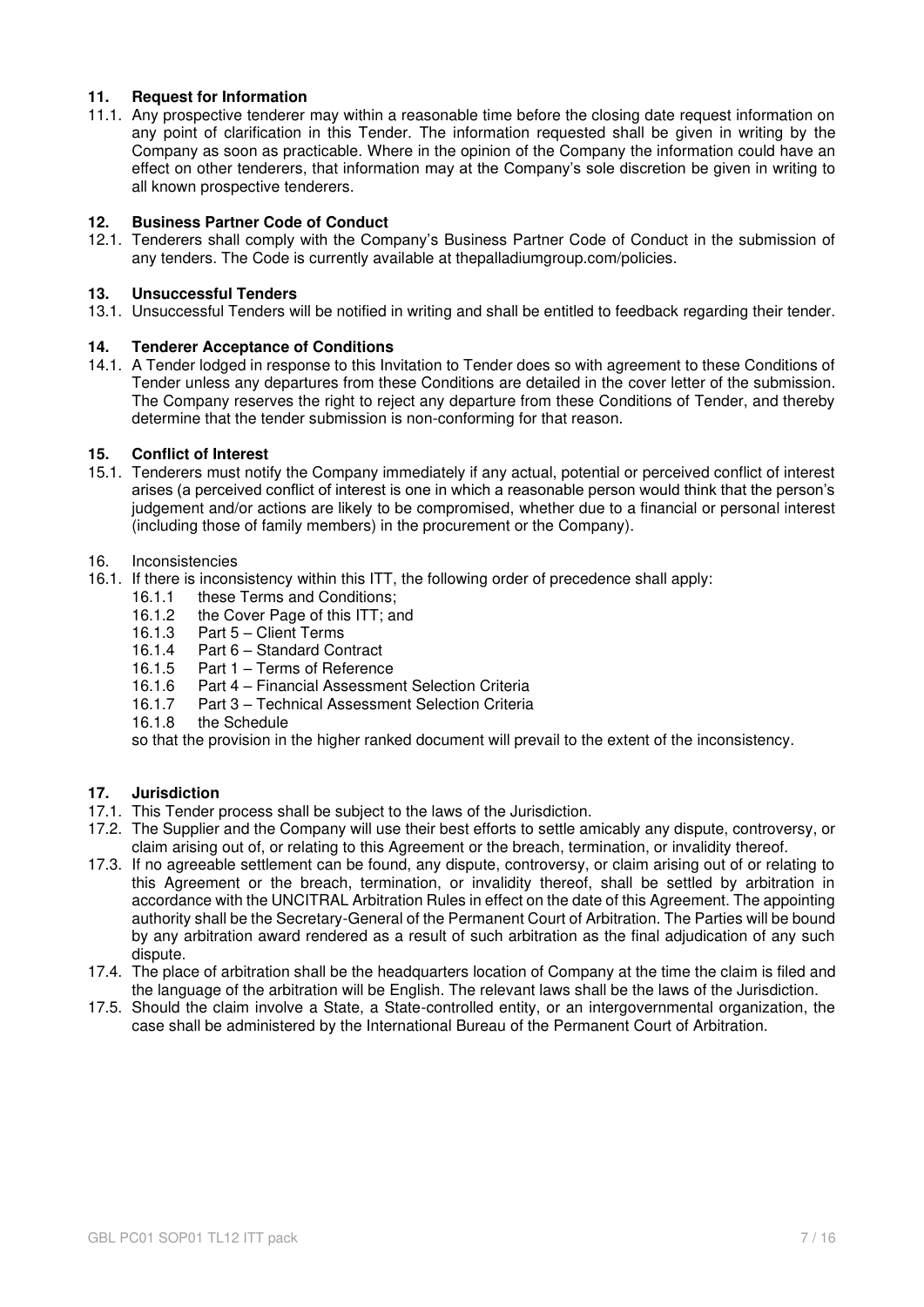## Part 3 – Technical assessment selection criteria

#### **Requirements for the Technical Submission**

The Technical Submission must:

- 1. be in a type font of no less than 12 points;<br>2. be in a single column format:
- be in a single column format;
- 3. be five pages or less in length (not including CVs);
- 4. have attached up-to-date CVs relevant to the activity of the preferred consultant/s (no longer than 4 pages), including contact details for two referees who can comment on recent experience relevant to the application;
- 5. Follow the question structure listed below and clearly address the Scoring Criteria, also listed below, as this will impact on the assessment process.
- 1. The Technical Assessment
- 1.1 The Technical Assessment will place emphasis on the degree of confidence the Procurement Committee has in the Tender content and the Tenderer's ability to deliver the services effectively. A high degree of confidence will be gained where:
- 1.1.1 A deep understanding of the key issues relevant to the TOR and scope of work is clearly demonstrated.
- 1.1.2 A convincing proposed methodology for the remote audit is provided to achieve results, whilst ensuring optimal value for money over the lifetime of the contract. Such methodology should include clear links between performance outputs and pricing mechanisms (such as milestones for payment linked to clear deliverables) and must demonstrate the Auditor's ability to conduct the Audit remotely, such as clear reference to online tools and softwares that will be used to conduct the work.
- 1.1.3 The methodology includes monitoring & performance management tools where appropriate, such as: critical path analysis, risk strategies/mitigation plans, communications plans etc.
- 1.1.4 A detailed Work Plan is provided that breaks down activities and outpits, which are clearly crossreferenced (where appropriate) to the level of effort of Nominated Personnel, payment mechanisms and governance/quality assurance mechanisms to ensure effective delivery on time and within budget.
- 1.1.5 Strong examples demonstrate the proposed methodology has been applied successfully in environments relevant to this ITT, particularly conducting audits remotely.
- 1.1.6 A well balanced team of the of  $\blacksquare$  Nominated Personnel is proposed that provides the right mix and level of skills, with assured availability at the right time and with the right number of days.
- 1.1.7 Greater effort has been made to provide certainty in the Tender detail so that it can be relied on from a contractual perspective (for example, poor management processes, lack of performance measures and vague terminology represent a potential performance risk).
- 2. Form of the Technical Submission

2.1. Technical Submissions must follow the question structure below, addressing each question separately and distinctly.

|     | <b>Form of Technical Submission</b>   | Page<br>limit<br>(pages) | Weight | <b>Score</b><br>$(0 - 5)$ | <b>Max</b><br>Weight<br>ed<br><b>Score</b> | <b>Minimu</b><br>m<br><b>Score</b><br><b>Requir</b><br>ement |
|-----|---------------------------------------|--------------------------|--------|---------------------------|--------------------------------------------|--------------------------------------------------------------|
| 1a) | <b>Quality of Nominated Personnel</b> |                          | 3      |                           | 15                                         | 3/5                                                          |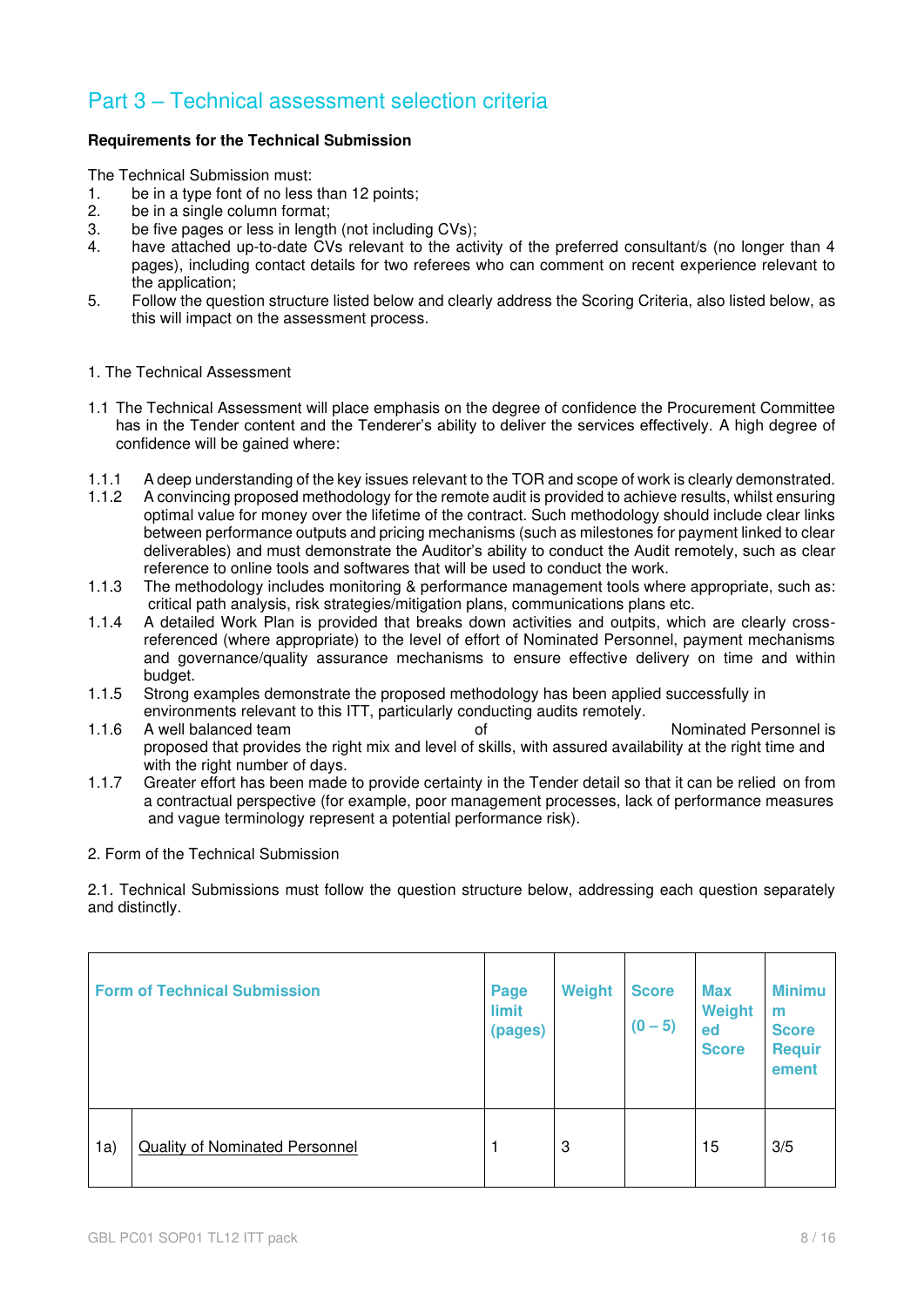|                | Tenderers should describe, referring to the CVs s<br>ubmitted to evidence any statements, how the<br>Nominated Personnel fulfil each of<br>the relevant criteria set out in<br>the Specification of the Advisory Support in th<br>e TOR and are sufficiently skilled staff to oversee<br>all aspects of the Scope of the Assignment.                                                                                                                                                                                                                                                                                                                                                                                                                                                                                                                                                                                                                                                                                                                                                                                                                                                                                                       |              |                |    |     |
|----------------|--------------------------------------------------------------------------------------------------------------------------------------------------------------------------------------------------------------------------------------------------------------------------------------------------------------------------------------------------------------------------------------------------------------------------------------------------------------------------------------------------------------------------------------------------------------------------------------------------------------------------------------------------------------------------------------------------------------------------------------------------------------------------------------------------------------------------------------------------------------------------------------------------------------------------------------------------------------------------------------------------------------------------------------------------------------------------------------------------------------------------------------------------------------------------------------------------------------------------------------------|--------------|----------------|----|-----|
| 1 <sub>b</sub> | <b>Quality of Auditor</b><br>Tenderers should describe how they (the Auditor<br>) and any consortium partners fulfil each of<br>the relevant criteria set out in the Specification<br>of the Advisory Support in the TOR.                                                                                                                                                                                                                                                                                                                                                                                                                                                                                                                                                                                                                                                                                                                                                                                                                                                                                                                                                                                                                  | $\mathbf{1}$ | 3              | 15 | 3/5 |
| 2)             | Methodology and Approach to Delivery of TOR<br>2.1) Tenderers should describe from<br>their own understanding of<br>the Objectives of the Assignment and the Sco<br>pe of the Assignment in the TOR, as well as th<br>e context of the project,<br>how they and any consortium partners will facilita<br>te delivery of the tasks set out in the<br>Scope of the Assignment. (6/10).<br>2.2) Tenderers should describe their approach to<br>ensuring optimal value for money. This includes,<br>but is<br>not limited to, how Tenderers will limit the amoun<br>t of reimbursable expenses charged, how cost sa<br>vings will be achieved whilst working<br>across multiple country offices and how staff will<br>be utilized to maximize value for money. (2/10)<br>2.3) A half (0.5) page anticipated Workplan for an<br>audit assignment based on the Tenderers unders<br>tanding of tasks listed in<br>the Scope of the Assignment in the TOR, plotti<br>ng the delivery of<br>the tasks using the methodology mentioned<br>above. The W orkplan must identify the number o<br>f<br>days to be worked by each individual staff role, a<br>nd should directly relate to the information<br>provided in the Financial Submission. (2/10) | 3            | 10             | 50 | 3/5 |
| 3)             | <b>Relevant Experience</b>                                                                                                                                                                                                                                                                                                                                                                                                                                                                                                                                                                                                                                                                                                                                                                                                                                                                                                                                                                                                                                                                                                                                                                                                                 | 1            | $\overline{4}$ | 20 | 3/5 |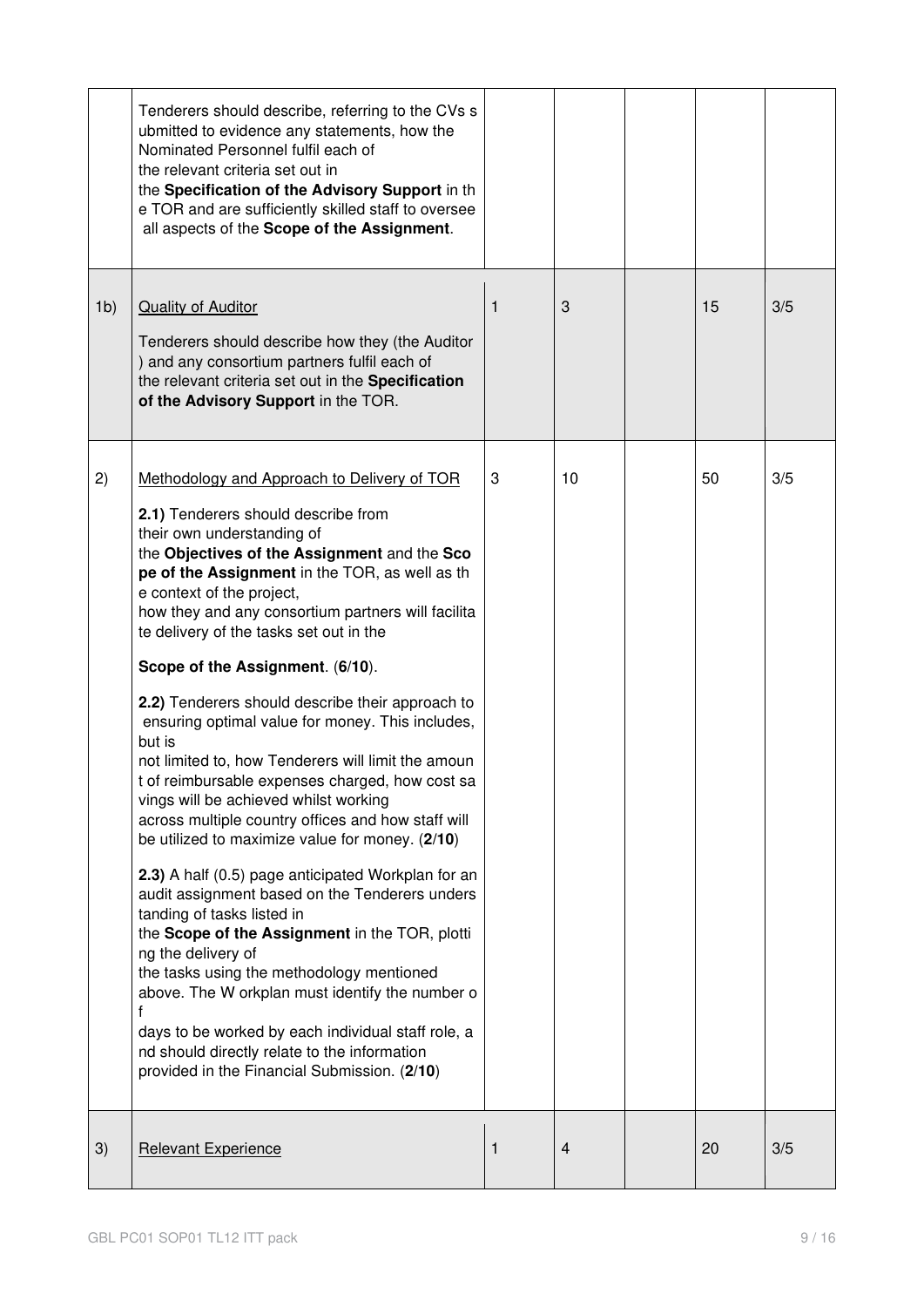#### 3. Technical Assessment Scoring Criteria

3.1 The following selection criteria and weighting will be used in the assessment process to assess the technical capacity of the Tenders.

| Scoring Methodology for the technical submission |                                                                                                                                                                                                                                                                                                                                                             |  |  |  |
|--------------------------------------------------|-------------------------------------------------------------------------------------------------------------------------------------------------------------------------------------------------------------------------------------------------------------------------------------------------------------------------------------------------------------|--|--|--|
| 5                                                | Excellent, addresses the requirements of the TOR and all ITT issues, and where relevant<br>demonstrates fine tuning, to make a match with Client expectations, and is of a quality and<br>level of detail and understanding that provides confidence in certainty of delivery and permits<br>full contractual reliance (where applicable).                  |  |  |  |
|                                                  | High degree of confidence that they can meet the requirements of the TOR (and where<br>relevant strong evidence they have tailored their response to meet these). Demonstrates<br>they have a thorough understanding of what is being asked for and that they can do what<br>they say they will; translates well into contractual terms (where applicable). |  |  |  |
| 3                                                | An understanding of all issues relating to delivery of the TOR and tailoring the response to<br>demonstrate that proposals are feasible so that there is a good level of confidence that<br>they will be delivered; can be transposed into contractual terms (where applicable).                                                                            |  |  |  |
| 2                                                | Understands most of the issues relating to delivery of the TOR and addresses them appropri<br>ately with sufficient information, but only some relevant tailoring and so only some confidence<br>that they will be able deliver in line with expectations.                                                                                                  |  |  |  |
| 1                                                | Some misunderstandings of the issues relating to delivery of the TOR and a generally low level<br>of quality information and detail. Poor appetite to tailor when asked, fails to meet expectations<br>in many ways and provides insufficient confidence.                                                                                                   |  |  |  |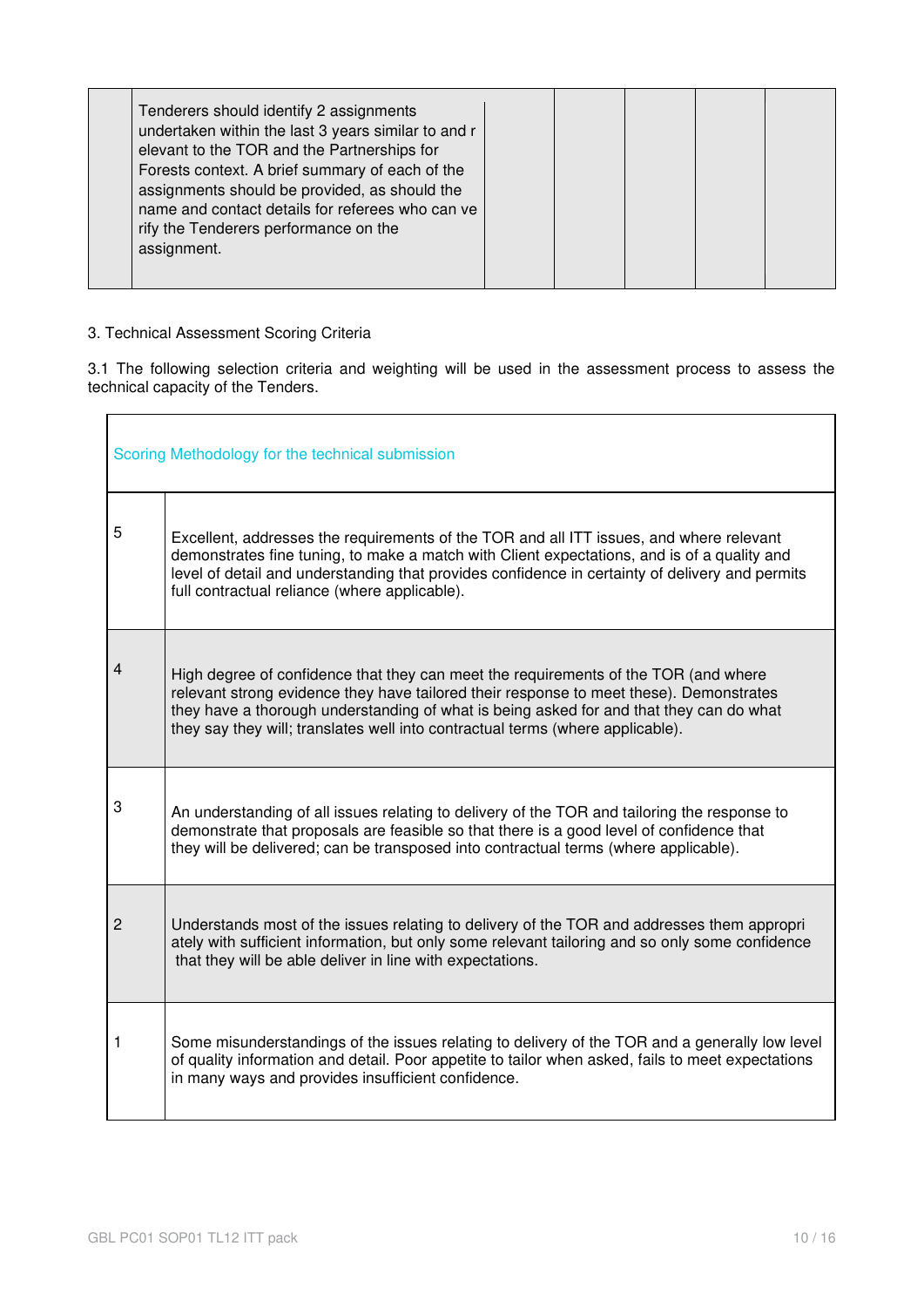| TOR issues are scantily understood and flimsy on quality information, with minimal tailoring, if<br>anywhere. Provides no confidence that the issues will be addressed and managed at all in lin |
|--------------------------------------------------------------------------------------------------------------------------------------------------------------------------------------------------|
| e with expectations.                                                                                                                                                                             |

The technical submission format **must** clearly address the criteria above as this will impact on the assessment process. Please remember the technical submission should not exceed five pages.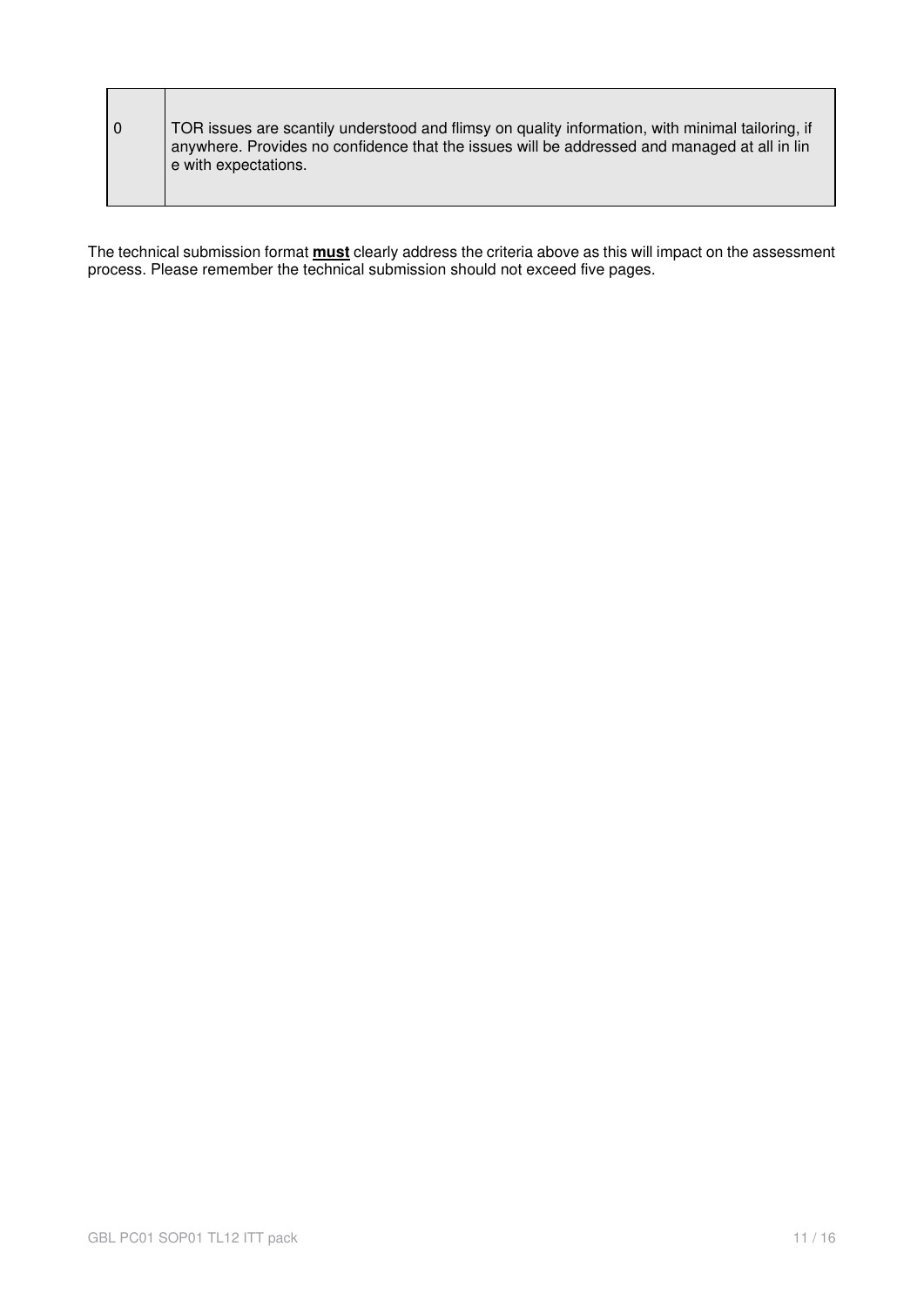### Part 4 – Financial assessment selection criteria

- 1. The Financial Submission must:
- 1.1 Include the following key information:
- 1.1.1 State the daily fee rate (based on an 8 hour working day for one person) for the Nominated Personnel and any other staff roles expected to be deployed on the Audit assignment in completion of the tasks listed under the Scope of the Assignment in the TOR.
- 1.1.2 State the number of days each of those staff roles will contribute while deployed on the Audit assignment.
- 1.1.3 The staff roles and number of days required here should correspond directly to those listed in the Workplan, provided as part of the Technical Submission.
- 1.1.4 Fee rates should include all costs that are not reimbursable.
- 1.1.5 Fee rates should be in Pounds Sterling (GBP) and must be inclusive of all relevant taxes.
- 1.2 The quote should follow the format listed below:

| <b>Audit Assignment</b> |            |                               |                    |
|-------------------------|------------|-------------------------------|--------------------|
| <b>Staff Role</b>       |            | Daily Fee Rate Number of Days | <b>Daily Cost</b>  |
| E.g. Staff Role A       | e.g. £100  | le.g. 1                       | e.g. £200 (2x£100) |
| E.g. Staff Role B       | e.g. $£50$ | e.g. 10                       | e.g. £500 (10x£50) |
|                         |            | <b>Total Price e.g. £700</b>  |                    |

1.3 Consideration of the following financial aspects must be included:

- 1.3.1 The daily fee rates should be based on the number of days set out in the Workplan to complete an Audit assignment based on the tasks in the Sope of the Assignment, found in the TOR.
- 1.3.2 The daily fee rates are to be inclusive of all relevant taxes but exclusive of any reimbursable costs.<br>1.3.3 All activity preparation costs are the responsibility of the Auditor
- All activity preparation costs are the responsibility of the Auditor
- 1.4 Standard reimbursable expenses
- 1.4.1 Standard reimbursable expenses are as follows (for reference only, please note that it is not expected that any of the following reimbursable expenses will be necessary, given the remote nature of the engagement):

| <b>Category and Allowance</b> |                                                                                                                                                                                                                       |  |  |  |
|-------------------------------|-----------------------------------------------------------------------------------------------------------------------------------------------------------------------------------------------------------------------|--|--|--|
| Flights                       | Return airfare can be reimbursed when flying is the most<br>effective transportation option.                                                                                                                          |  |  |  |
| (Economy Class Only)          |                                                                                                                                                                                                                       |  |  |  |
| In-country travel             | ln-<br>country ground transportation (taxis, trains, buses, car rental<br>etc.) costs can be reimbursed as long as the costs are not part<br>lof normal 'business as usual' travel.                                   |  |  |  |
| living / travel expenses      | Accommodation, meals and other Hotel accommodation, meals and other living/travel expenses<br>can be reimbursed as long as staff are travelling away from<br>their normal place of business and/or area of residence. |  |  |  |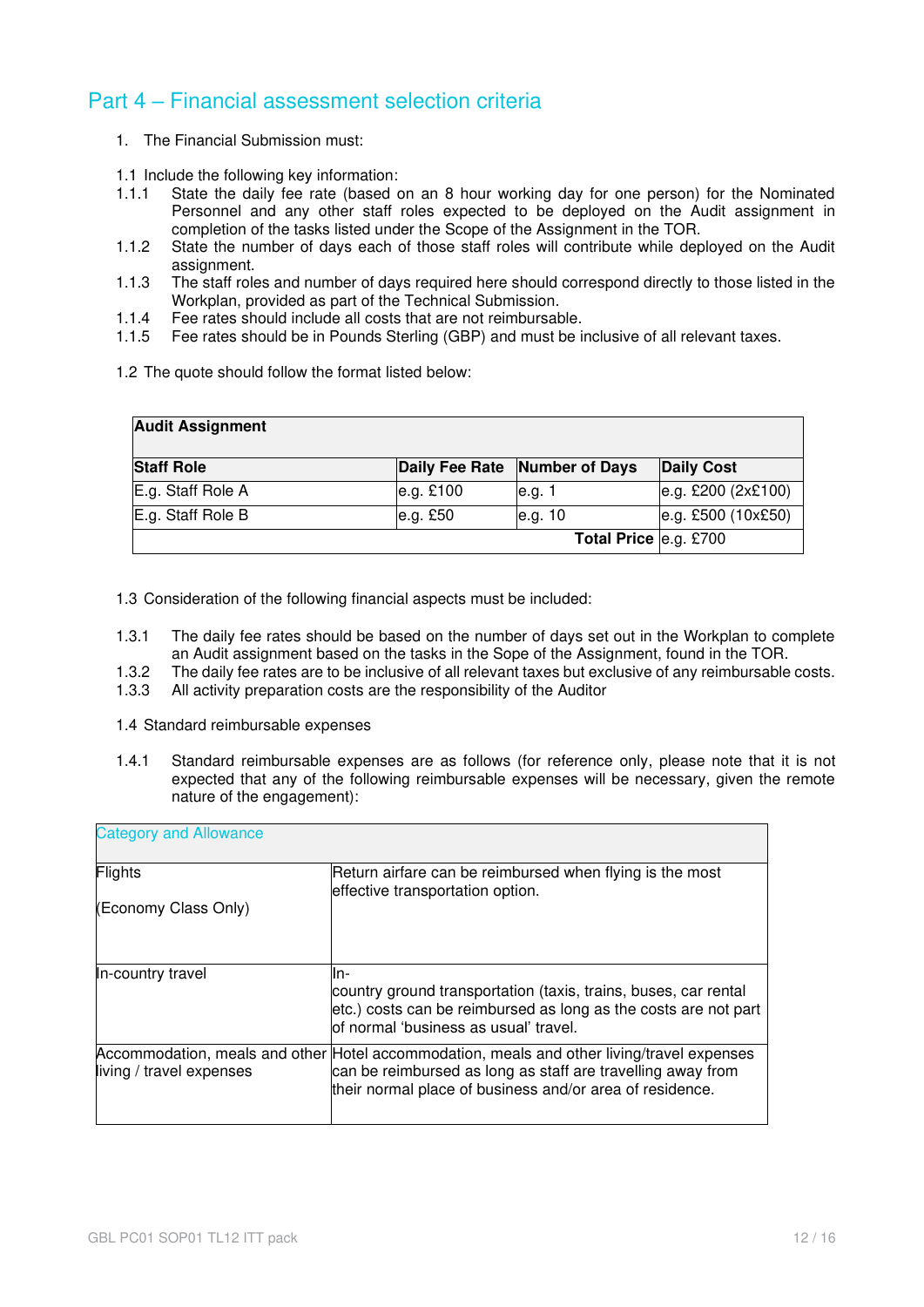#### 1.5 Insurance cover

1.5.1 Preferred Tenderers contracted by the Company as a registered entity shall be required to evidence Professional Indmnity and Professional Liability insurance and provide their consultants with the appropriate level of cover. Though please note, given the remote nature of the engagement, there will be no work-related travel necessary to conduct this audit.

═╈═╈═╈═╈═╋═╉═┪═╝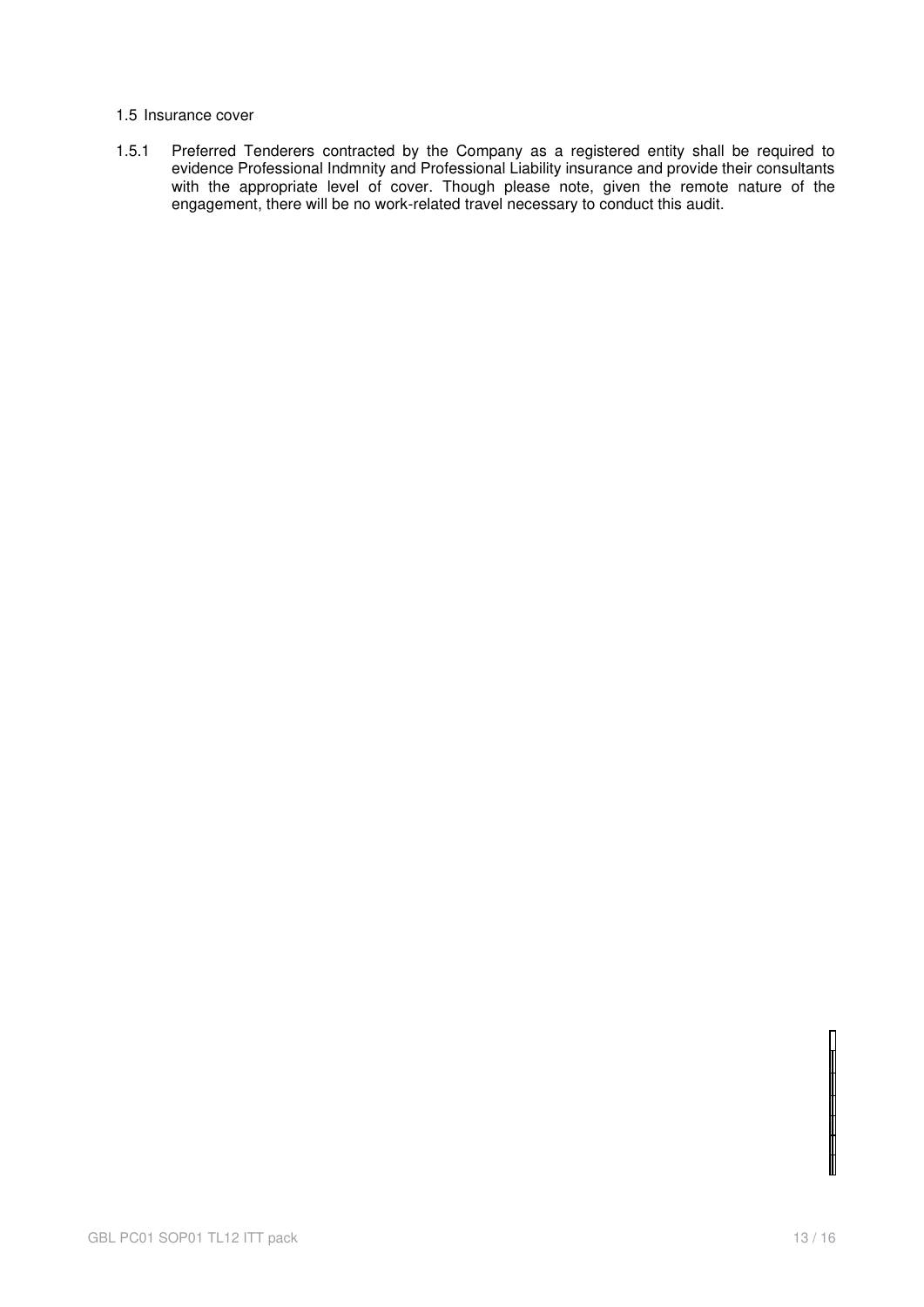# Part 5 – Client Specific Provisions

### **FCDO:**

Subcontractors and Consultants will be required to comply with the terms of the Head Contract for the Project, including the FCDO Standard Terms and Conditions and any additional terms advised by the Company.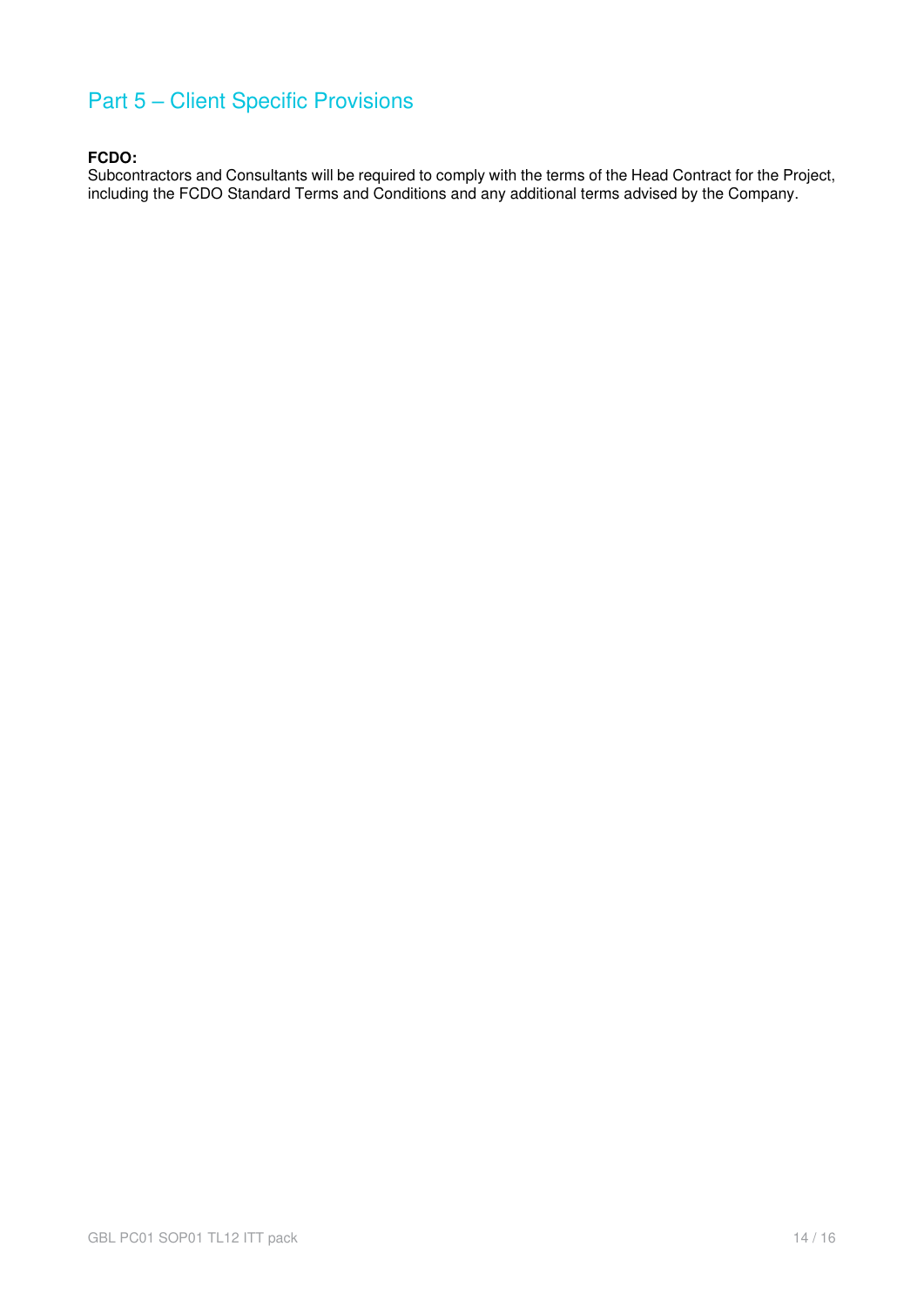# Part 6 – Standard Contract Template

Click here to enter text.

Subcontractor Agreement